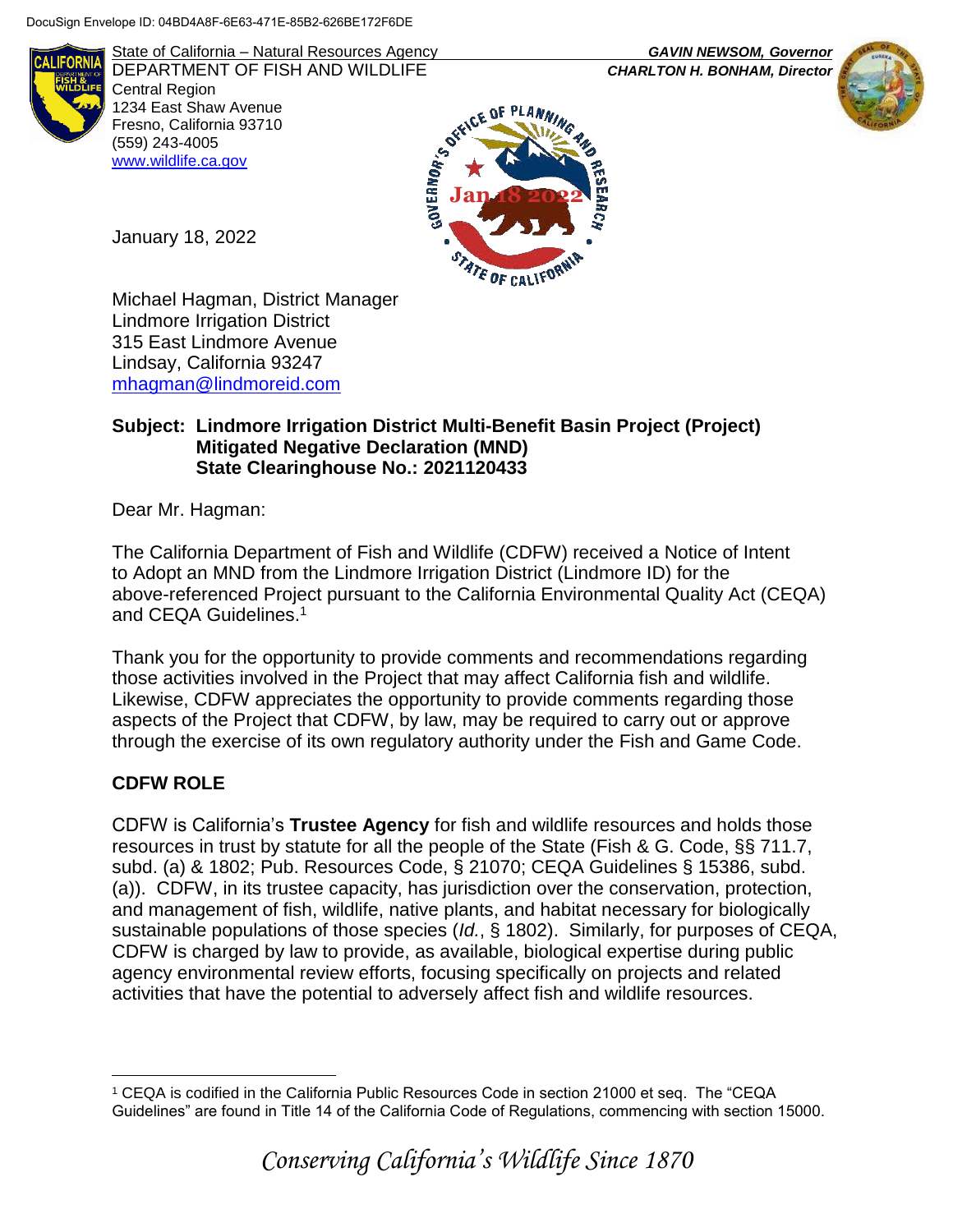CDFW is also submitting comments as a **Responsible Agency** under CEQA (Pub. Resources Code, § 21069; CEQA Guidelines, § 15381). CDFW expects that it may need to exercise regulatory authority as provided by the Fish and Game Code. As proposed, for example, the Project may be subject to CDFW's lake and streambed alteration regulatory authority (Fish & G. Code, § 1600 et seq.). Likewise, to the extent implementation of the Project as proposed may result in "take" as defined by State law of any species protected under the California Endangered Species Act (CESA) (Fish & G. Code, § 2050 et seq.), related authorization as provided by the Fish and Game Code will be required.

**Bird Protection:** CDFW has jurisdiction over actions that may result in the disturbance or destruction of active nest sites or the unauthorized take of birds. Fish and Game Code sections that protect birds, their eggs, and nests include section 3503 (regarding unlawful take, possession, or needless destruction of the nest or eggs of any bird), section 3503.5 (regarding the take, possession, or destruction of any birds-of-prey or their nests or eggs), and section 3513 (regarding unlawful take of any migratory nongame bird).

**Water Rights:** The capture of unallocated stream flows to artificially recharge groundwater aquifers is subject to appropriation and approval by the State Water Resources Control Board (SWRCB) pursuant to Water Code section 1200 et seq. CDFW, as Trustee Agency, is consulted by SWRCB during the water rights process to provide terms and conditions designed to protect fish and wildlife prior to appropriation of the State's water resources. Certain fish and wildlife are reliant upon aquatic and riparian ecosystems, which in turn are reliant upon adequate flows of water. CDFW therefore has a material interest in assuring that adequate water flows within streams for the protection, maintenance, and proper stewardship of those resources. CDFW provides, as available, biological expertise to review and comment on environmental documents and impacts arising from Project activities.

## **PROJECT DESCRIPTION SUMMARY**

The Project proposes to construct several groundwater recharge basin facilities over several phases, totaling 320 acres. The lands have been historically farmed and are currently fallowed, and one rural residence on the corner of the site will remain. The first phase is funded by the Wildlife Conservation Board and will involve construction of 80 acres of basins with habitat for migrating birds created by adding islands to the basins and sloping the floors to create varying water levels to benefit a wide diversity of shorebirds and other waterbirds. The first phase of basins will be designed around the residence that is located on that parcel, and construction of other basins in the remaining 240 acres will occur during subsequent phases. The basin property currently sits outside of the Lindmore ID boundaries and is being annexed into the Lindmore ID as part of this Project.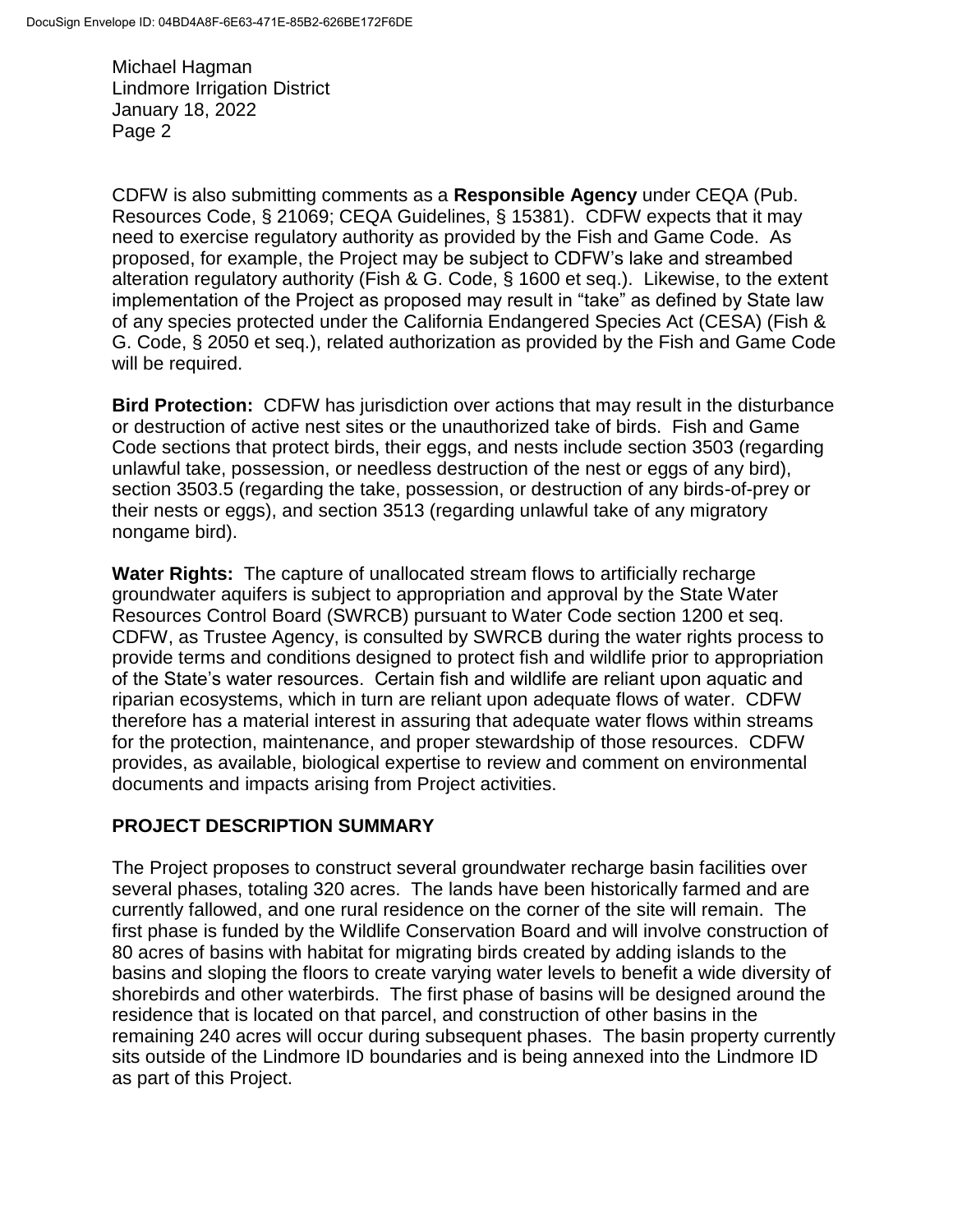Construction of each basin will include equipment mobilization, earthwork for excavation of recharge/regulation basins, and construction of basin perimeter berms of no greater than six feet in external height. Project components include constructing ponds/cells within the basins separated by levees, as well as performance testing and demobilization, and the depth of cut is estimated to be four to six feet.

Two pipeline tie-in locations of a 1-mile each may be constructed to tie into District facilities in Road 196. A 36-inch diameter pipeline would be placed a minimum of 36 inches below ground, within a trench approximately six to eight feet deep and seven to eight feet wide. Two pipeline route options are evaluated: Option 1 on Road 20 from Road 118 to Road 196, and Option 2 on Heber Avenue from Road 188 to Road 196.

The Project is anticipated to recharge a minimum of 720 acre-feet of surface water. The basin and its associated facilities will be maintained by Lindmore ID staff. Water will be delivered to the basin site via the selected pipeline and will be gravity fed. The East Kaweah Groundwater Sustainability Agency holds jurisdiction over the Project area and is responsible for implementing a Groundwater Sustainability Plan, and any water delivered to the Project site would be accounted for under the Groundwater Sustainability Plan.

### **Proponent:** Lindmore ID

**Location:** The Project is located in southwest Tulare County, southwest of the City of Lindsay near the Census Designated Place of Plainview. The cross streets are Avenue 212 and Belmont Road. The Project properties are located in Assessor's Parcel Numbers 198-100-006, -007, and -008; and 198-110-002 and -003.

**Timeframe:** None given for the entire Project, which will be constructed in phases. Active construction of the basins is estimated to take from four to six months.

### **COMMENTS AND RECOMMENDATIONS**

CDFW offers the comments and recommendations below to assist Lindmore ID in adequately identifying and/or mitigating the Project's significant, or potentially significant, direct and indirect impacts on fish and wildlife, i.e., biological resources. Editorial comments or other suggestions may also be included to improve the document.

Based on a review of the Project description, a review of California Natural Diversity Database (CNDDB) records, and a review of aerial photographs of the Project and surrounding habitat, several special-status species could potentially be impacted by Project activities including but not limited to the State threatened and federal endangered San Joaquin kit fox (*Vulpes macrotis mutica*), the State threatened Swainson's hawk (*Buteo swainsoni*), and the State species of special concern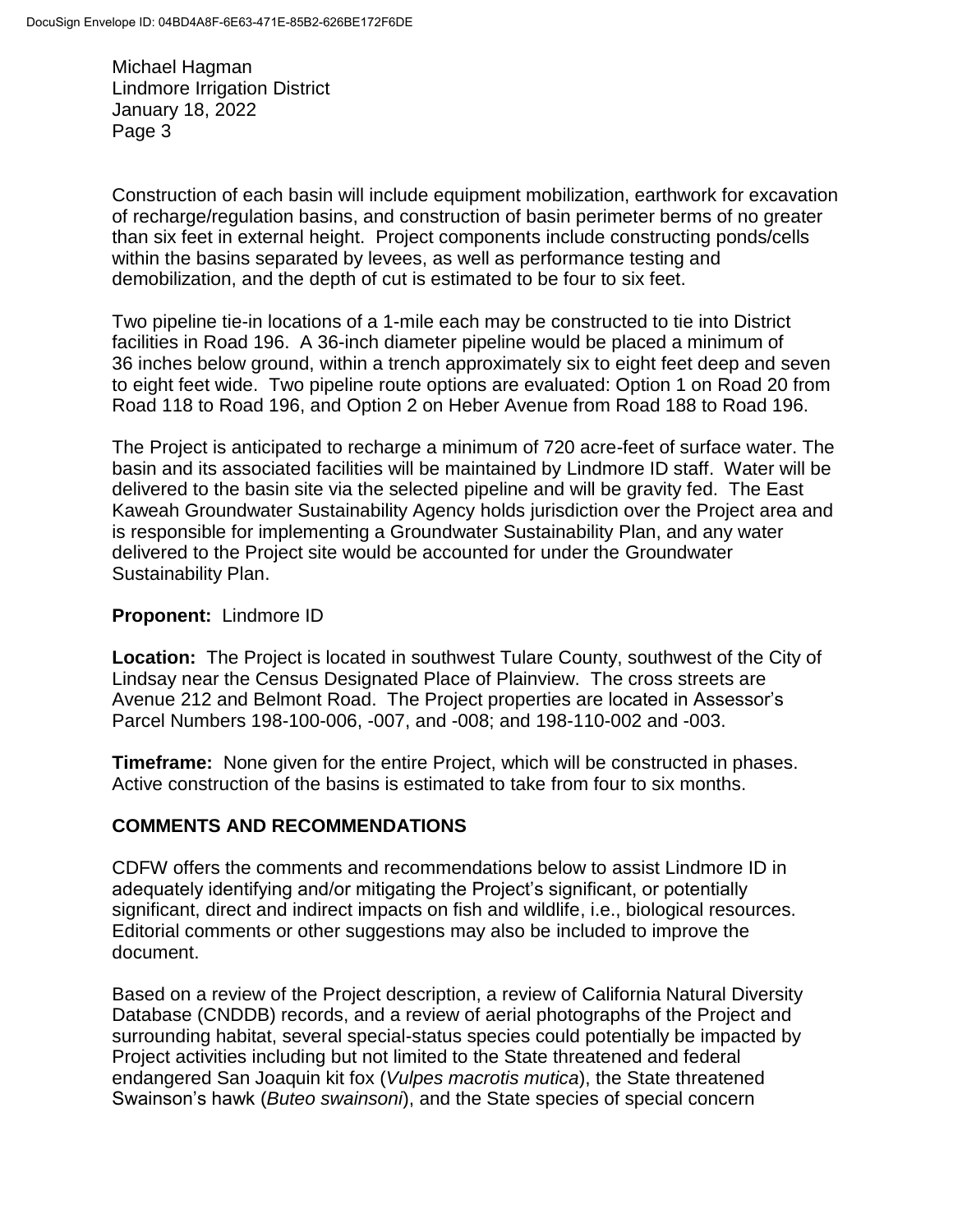burrowing owl (*Athene cunicularia*). Other species of birds, amphibians, reptiles, mammals, fish, and plants also compose the local ecosystem.

Please note that the CNDDB is populated by and records voluntary submissions of species detections. As a result, species may be present in locations not depicted in the CNDDB but where there is suitable habitat and features capable of supporting species. A lack of an occurrence record in the CNDDB does not mean a species is not present. In order to adequately assess any potential Project-related impacts to biological resources, surveys conducted by a qualified wildlife biologist/botanist during the appropriate survey period(s) and using the appropriate protocol survey methodology are warranted in order to determine whether or not any special status species are present at or near the Project area.

CDFW recommends that the following modifications and/or edits be incorporated into the MND, including proposed avoidance, minimization, and compensatory measures, prior to its adoption by Lindmore ID

**Would the Project have a substantial adverse effect, either directly or through habitat modifications, on any species identified as a candidate, sensitive, or special-status species in local or regional plans, policies, or regulations, or by CDFW or United States Fish and Wildlife Service (USFWS)?**

## **COMMENT 1: San Joaquin Kit Fox (SJKF)**

**Issues and Impacts**: SJKF occurrences have been documented within the vicinity of the Project boundary (CDFW 2021). The MND acknowledges the potential for the Project to temporarily disturb and permanently alter suitable habitat for special status species including SJKF, and to directly impact individuals if present during construction activities.

SJKF den in rights-of-way, agricultural and fallow/ruderal habitat, dry stream channels, and canal levees, etc., and populations can fluctuate over time. SJKF are also capable of occupying urban environments (Cypher and Frost 1999). SJKF may be attracted to Project areas due to the type and level of ground-disturbing activities and the loose, friable soils resulting from intensive ground disturbance. SJKF will forage in fallow and agricultural fields and utilize streams and canals as dispersal corridors. Absence in any one year is not necessarily a reliable predictor of future SJKF potential to occur on a site. As a result, there is potential for SJKF to occupy all suitable habitat within the Project boundary and surrounding area. Without appropriate avoidance and minimization measures for SJKF, potential significant impacts associated with construction include habitat loss, den collapse, inadvertent entrapment, reduced reproductive success, reduction in health and vigor of young, and direct mortality of individuals.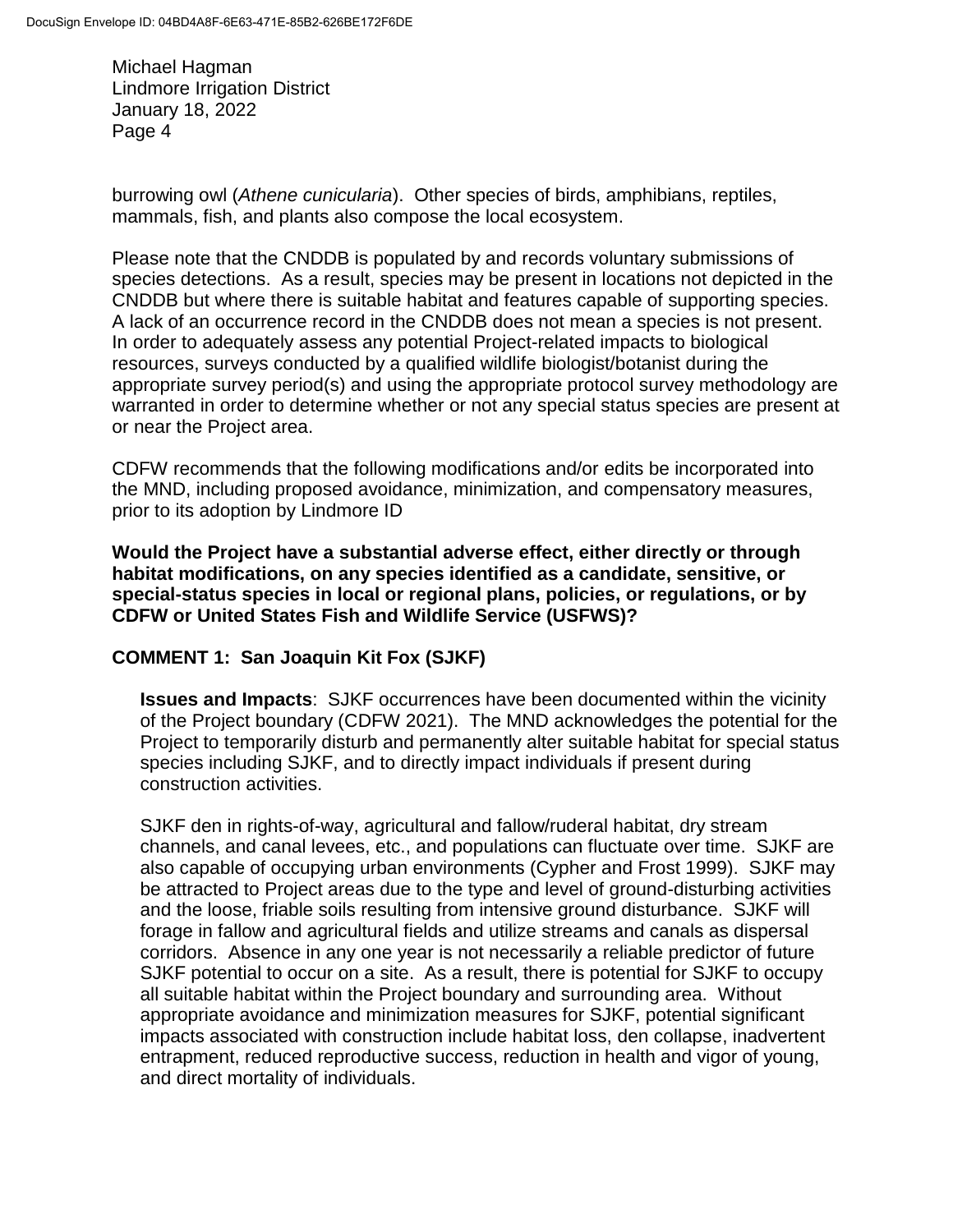> **Evidence impact is potentially significant:** Habitat loss resulting from land conversion to agricultural, urban, and industrial development is the primary threat to SJKF, and the Project area is in the vicinity of areas of high and medium suitability SJKF habitat (Cypher et al. 2013).

#### **Recommended Mitigation Measure 1: SJKF Habitat Assessment**

For all Project-specific components including construction and land conversion, CDFW recommends that a qualified biologist conduct a habitat assessment in advance of Project implementation, to determine if the Project area or its immediate vicinity contains suitable habitat for SJKF.

### **Recommended Mitigation Measure 2: SJKF Surveys and Minimization**

CDFW recommends assessing presence or absence of SJKF by having qualified biologists conduct surveys of Project areas and a 500-foot buffer of Project areas to detect SJKF and their sign. CDFW recommends that presence/absence of SJKF be assessed by conducting surveys and that den avoidance buffers be implemented by following the USFWS "Standardized recommendations for protection of the San Joaquin kit fox prior to or during ground disturbance" (2011). Specifically, CDFW advises conducting surveys in all areas of potentially suitable habitat no less than 14 days and no more than 30 days prior to beginning of ground-disturbing activities.

### **Recommended Mitigation Measure 3: SJKF Take Authorization**

SJKF activity or detection warrants consultation with CDFW to discuss how to avoid take or, if avoidance is not feasible, to acquire an Incidental Take Permit (ITP) prior to any ground-disturbing activities, pursuant to Fish and Game Code section 2081, subdivision (b).

### **COMMENT 2: Swainson's Hawk (SWHA)**

**Issues and Impacts:** SWHA occurrences have been documented within and the Project vicinity (CDFW 2021).The MND acknowledges the potential for the Project to impact nesting SWHA, and Mitigation Measure BIO-3 states that a biologist would determine appropriate setback distances based on applicable CDFW and/or USFWS guidelines and/or the biology of the species. Without appropriate avoidance and minimization measures for SWHA, potential significant impacts that may result from Project activities include nest abandonment, loss of nest trees, loss of foraging habitat that would reduce nesting success (loss or reduced health or vigor of eggs or young), and direct mortality. Any take of SWHA without appropriate incidental take authorization would be a violation of Fish and Game Code.

**Evidence impact is potentially significant:** SWHA exhibit high nest-site fidelity year after year and lack of suitable nesting habitat in the San Joaquin Valley limits their local distribution and abundance (CDFW 2016). Approval of the Project may lead to subsequent ground-disturbing activities that involve noise, groundwork, and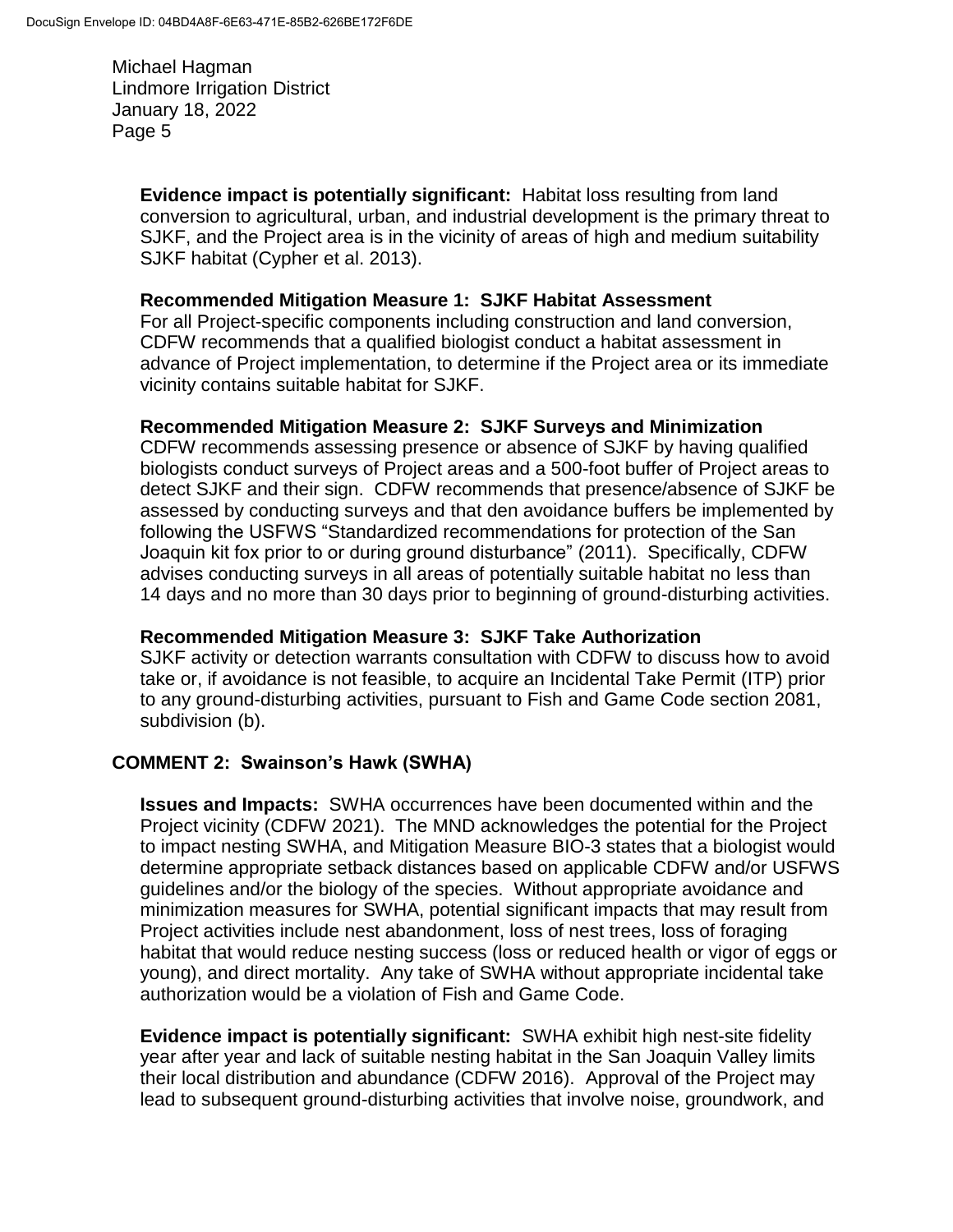> movement of workers that could affect nests and has the potential to result in nest abandonment and loss of foraging habitat, significantly impacting local nesting SWHA.

#### **Recommended Mitigation Measure 4: SWHA Surveys**

CDFW recommends that a qualified biologist conduct surveys for nesting SWHA following the survey methods developed by the Swainson's Hawk Technical Advisory Committee (SWHA TAC 2000) prior to Project implementation. Mitigation Measure BIO-2 states that preconstruction surveys will be conducted within a ½-mile survey distance from the construction area for SWHA. The SWHA TAC survey protocol includes early season surveys to assist the Project proponent in implementing necessary avoidance and minimization measures, and in identifying active nest sites prior to initiating ground-disturbing activities.

#### **Recommended Mitigation Measure 5: SWHA No-Disturbance Buffer**

If ground-disturbing activities are to take place during the nesting season of March 1 through August 31, CDFW recommends that additional pre-activity surveys for active nests be conducted by a qualified biologist no more than 10 days prior to the start of Project implementation. CDFW recommends that a minimum no-disturbance buffer of ½-mile be delineated around active nests until the breeding season has ended or until a qualified biologist has determined that the birds have fledged and are no longer reliant upon the nest or parental care for survival.

#### **Recommended Mitigation Measure 6: SWHA Take Authorization**

CDFW recommends that in the event an active SWHA nest is detected during surveys, consultation with CDFW is warranted to discuss how to implement the Project and avoid take. If take cannot be avoided, take authorization through the acquisition of an ITP pursuant to Fish and Game Code section 2081, subdivision (b) is necessary to comply with CESA.

### **COMMENT 3: Burrowing Owl (BUOW)**

**Issues and Impacts:** BUOW inhabit open grassland containing small mammal burrows, a requisite habitat feature used by BUOW for nesting and cover. BUOW may also occur in some agricultural areas, ruderal grassy fields, vacant lots, and pastures if the vegetation structure is suitable and there are useable burrows and foraging habitat in the area (Gervais et al. 2008). Habitat both in the Project site and the Project vicinity supports suitable habitat for BUOW (CDFW 2021). Potentially significant impacts to nesting and non-nesting BUOW can occur as a result of ground-impacting activity, such as grading and flooding within active and fallow agricultural areas, and as a result of noise, vibration, and other disturbance caused by equipment and crews. Potential impacts associated with Project activities and land conversion include habitat loss, burrow collapse, inadvertent entrapment, nest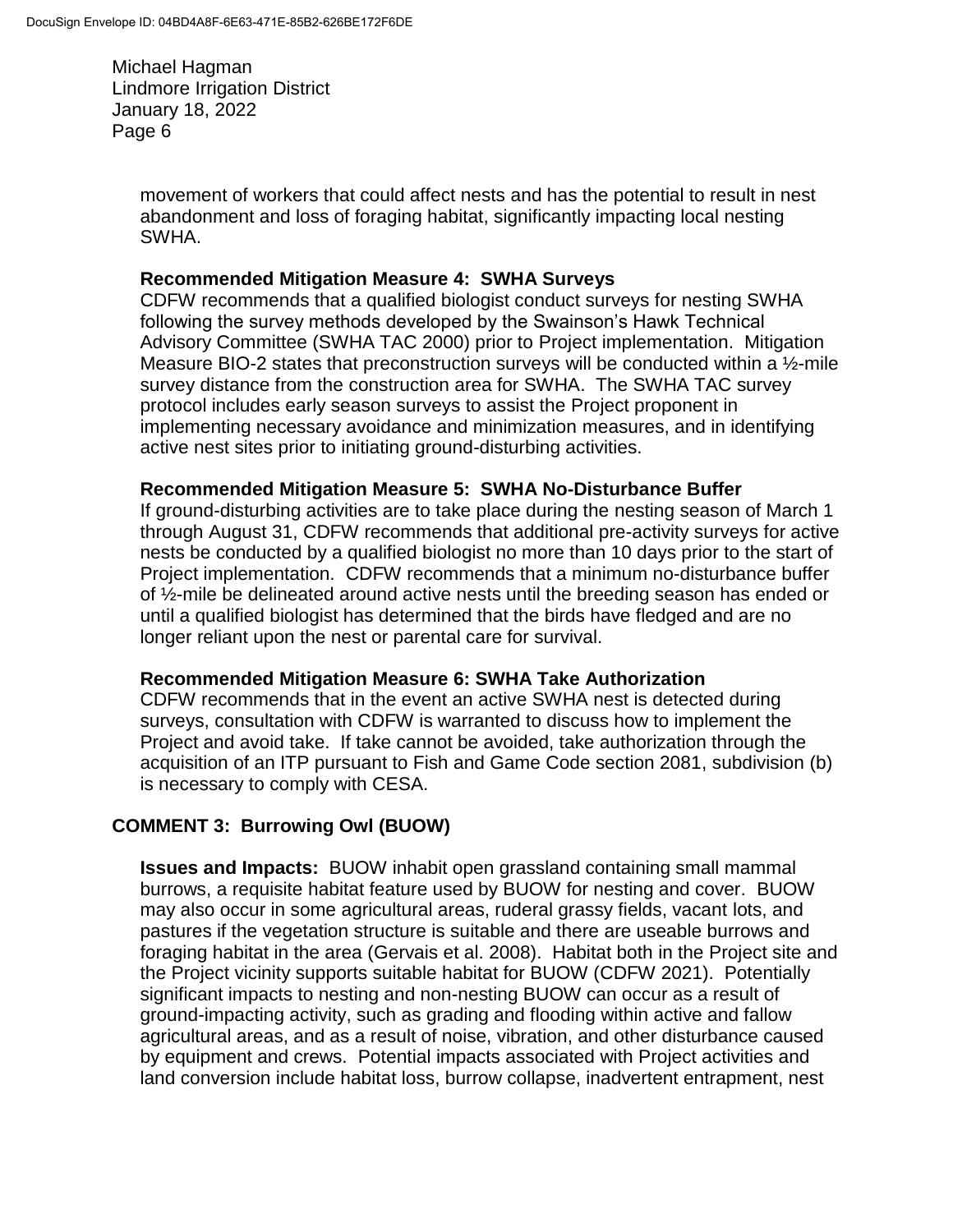> abandonment, reduced reproductive success, reduction in health and vigor of eggs and/or young, and direct mortality of individuals.

**Evidence impact is potentially significant:** BUOW rely on burrow habitat yearround for their survival and reproduction. The Project and surrounding area contain remnant undeveloped land but is otherwise intensively managed for agriculture; therefore, subsequent ground-disturbing activities associated with subsequent constructions have the potential to significantly impact local BUOW populations. In addition, and as described in CDFW's "Staff Report on Burrowing Owl Mitigation" (CDFG 2012), excluding and/or evicting BUOW from their burrows is considered a potentially significant impact under CEQA.

### **Recommended Mitigation Measure 7: BUOW Habitat Assessment**

CDFW recommends that a qualified biologist conduct a habitat assessment in advance of implementation of Project activities, to determine if the Project area or its vicinity contains suitable habitat for BUOW.

#### **Recommended Mitigation Measure 8: BUOW Surveys**

Where suitable habitat is present on or in the vicinity of the Project area, CDFW recommends assessing presence or absence of BUOW by having a qualified biologist conduct surveys following the California Burrowing Owl Consortium (1993) "Burrowing Owl Survey Protocol and Mitigation Guidelines" and the CDFG (2012) "Staff Report on Burrowing Owl Mitigation*"*. Specifically, these documents suggest three or more surveillance surveys conducted during daylight, with each visit occurring at least three weeks apart during the peak breeding season of April 15 to July 15, when BUOW are most detectable. In addition, CDFW advises that surveys include a minimum 500-foot survey radius around the Project area.

#### **Recommended Mitigation Measure 9: BUOW Avoidance**

CDFW recommends that no-disturbance buffers, as outlined by CDFG (2012), be implemented prior to and during any ground-disturbing activities, and specifically that impacts to occupied burrows be avoided in accordance with the following table unless a qualified biologist approved by CDFW verifies through non-invasive methods that either: 1) the birds have not begun egg laying and incubation; or 2) that juveniles from the occupied burrows are foraging independently and are capable of independent survival.

| Location      | Time of Year   | Level of Disturbance |                 |       |
|---------------|----------------|----------------------|-----------------|-------|
|               |                | Low                  | Med             | High  |
| Nesting sites | April 1-Aug 15 | $200 \; \text{m}^*$  | 500 m           | 500 m |
| Nesting sites | Aug 16-Oct 15  | 200 m                | 200 m           | 500 m |
| Nesting sites | Oct 16-Mar 31  | 50 m                 | $100 \text{ m}$ | 500 m |

 $*$  meters  $(m)$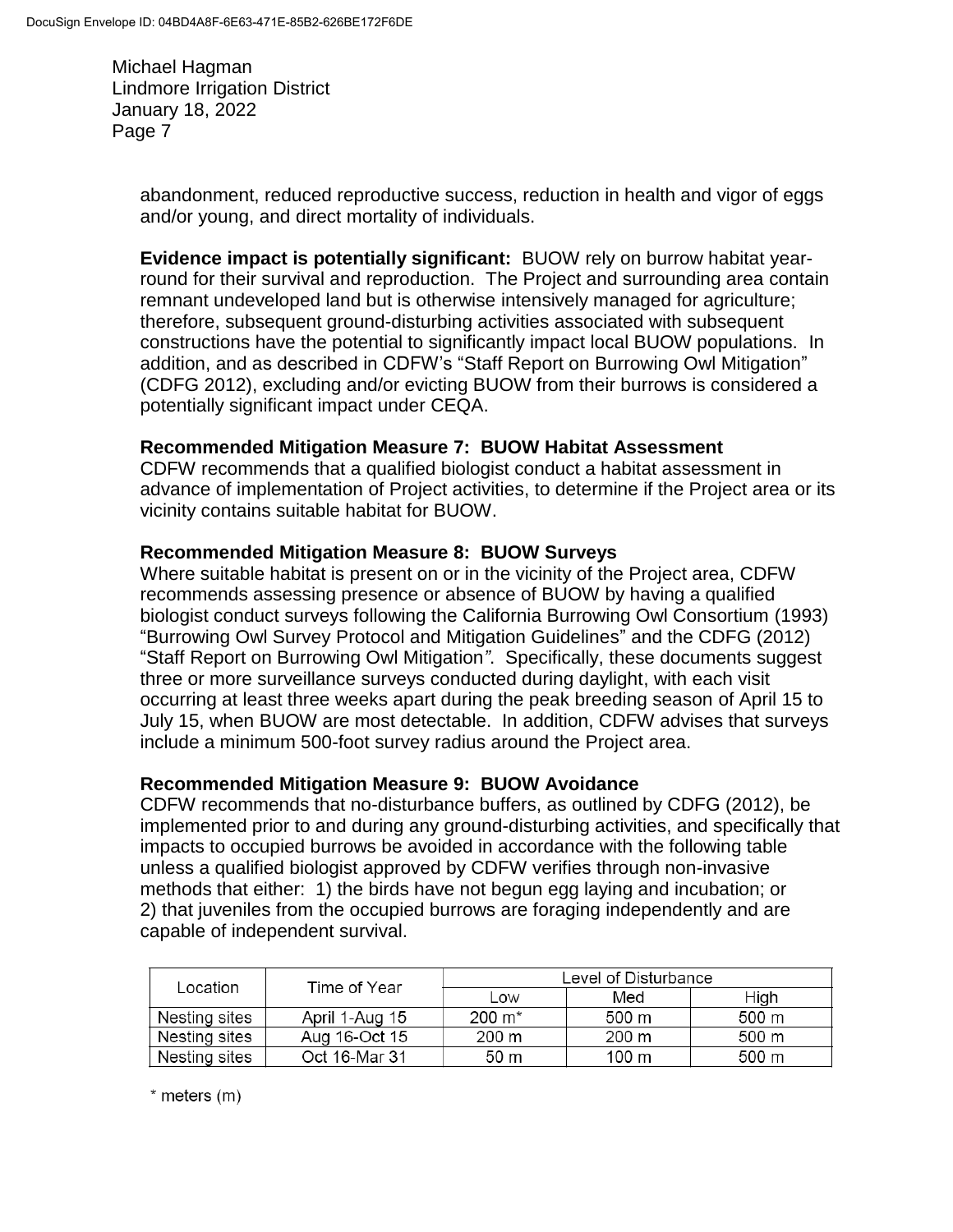#### **Recommended Mitigation Measure10: BUOW Eviction and Mitigation**

If BUOW are found within these recommended buffers and avoidance is not possible, it is important to note that according to CDFG (2012), evicting birds from burrows is not a take avoidance, minimization, or mitigation method and is instead considered a potentially significant impact under CEQA. If it is necessary for Project implementation, CDFW recommends that burrow exclusion be conducted by qualified biologists and only during the non-breeding season, before breeding behavior is exhibited and after the burrow is confirmed empty through non-invasive methods, such as surveillance. CDFW then recommends mitigation in the form of replacement of occupied burrows with artificial burrows at a minimum ratio of one burrow collapsed to one artificial burrow constructed (1:1) to mitigate for evicting BUOW and the loss of burrows. BUOW may attempt to colonize or re-colonize an area that will be impacted; thus, CDFW recommends ongoing surveillance at a rate that is sufficient to detect BUOW if they return.

#### **Editorial Comments and/or Suggestions**

**Riparian and Aquatic Impacts:** Watershed and habitat protection are vital to the management of California's diverse fish, wildlife, and plant resources. The Project may affect the aquatic and riparian habitat and associated species by reducing the amount of surface flow in active stream channels and downstream, as well as reducing the amount of subsurface flow from percolation.

MND Sections 4.4.1.2 state that the Project lies within the Elk Bayou watershed, Hydrologic Unit Code (HUC): 1803000608 and two subwatersheds: Upper Elk Bayou subwatershed; HUC: 180300060803 and Middle Elk Bayou; HUC: 180300060804. The MND states that the Elk Bayou watershed is composed of stormwater or snowmelt collected in upland areas that flows into the two subwatersheds from Lewis Creek and Frazier Creek into canals that are used to irrigate agricultural fields. The runoff from these agricultural fields run into canals that lead to the Elk Bayou stream, which flows into the Tule River and thence the Tulare Lake basin. The nearest surface water is Lindmore ID Canal and is located one mile northwest of the Project site. The Project is also located approximately 3.5 miles north of the North Fork Tule River.

The riparian vegetation in the Elk Bayou watershed and Tule River provides crucial habitat for many species, including those with special status such as SWHA, which was listed as threatened in 1983 based on loss of habitat and decreased numbers across the state. SWHA often nest in riparian vegetation located near high quality foraging habitat such as grasslands, pasture, and suitable agriculture crops such as alfalfa. Degradation and loss of riparian habitat due to insufficient instream flows pose a threat to the recovery of SWHA that occupy these streams during the nesting season.

The MND is vague about whether the Project will result in reduced surface flow in streams for the purpose of groundwater recharge and storage. CDFW is concerned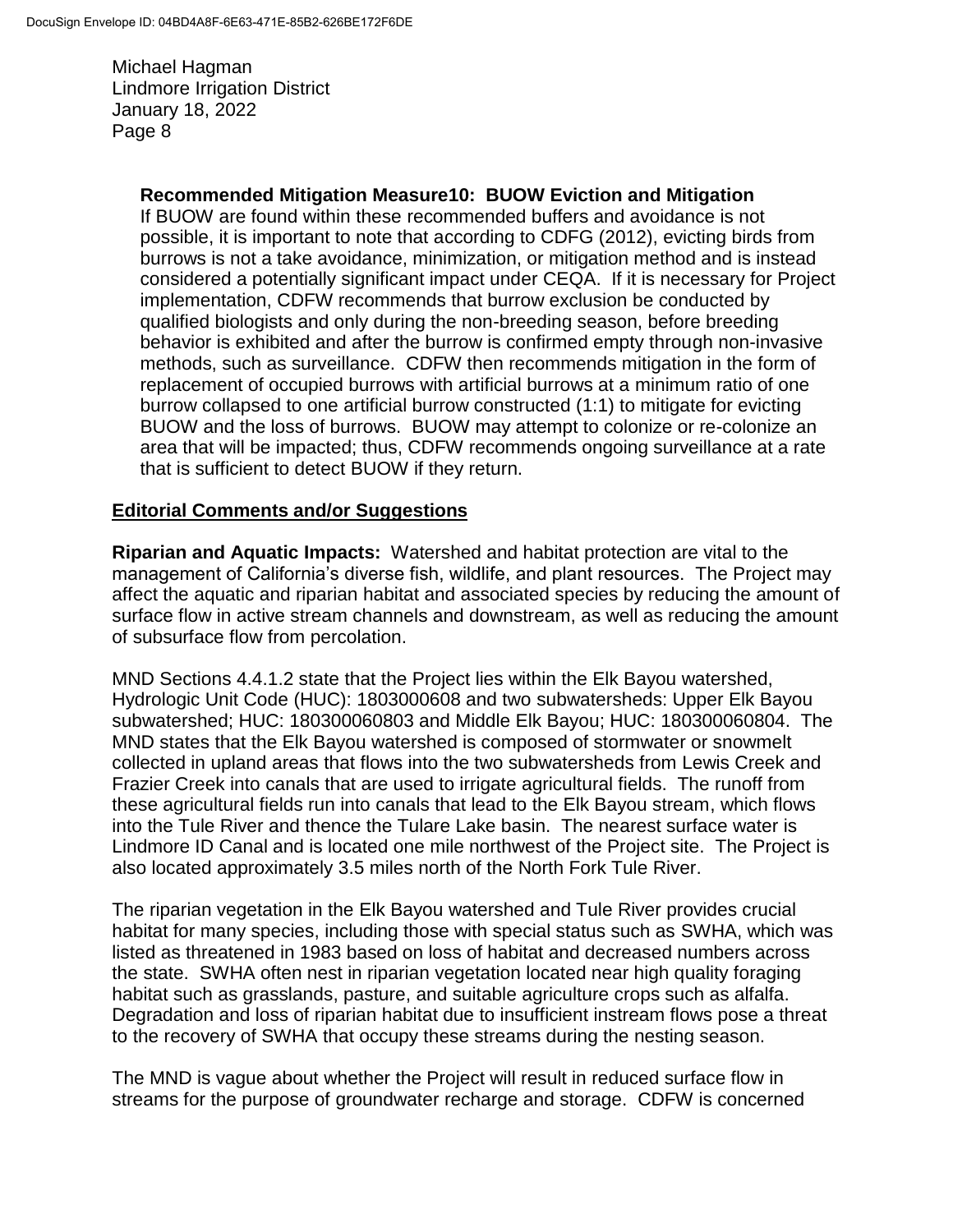that the proposed Project may result in direct and cumulative adverse impacts to the fish and wildlife and other public trust resources supported by the Elk Bayou and Tule River and associated riparian habitats, and that any proposed reduction in surface flow will affect the sustainability of the riparian woodland and aquatic habitats within these streams. CDFW recommends that the MND be amended and recirculated with a hydrologic study or other information that identifies and analyzes the impacts of surface and subsurface water reduction on the riparian woodland and aquatic habitats associated with these streams and the species supported by these habitats, and includes appropriate measures to avoid, minimize, and mitigate potential biological impacts due to surface flow reduction.

**Water Rights:** The MND did not specify whether the Project diverts unallocated surface flow for the purpose of groundwater storage. As stated previously, the capture of unallocated stream flows to artificially recharge groundwater aquifers is subject to appropriation and approval by the SWRCB pursuant to Water Code section 1200 et seq. CDFW recommends that the MND include a detailed description of the water rights and water entitlements that would pertain to the Project and address any applications or change petitions that Lindmore ID will be filing. CDFW, as Trustee Agency, is consulted by the SWRCB during the water rights process to provide terms and conditions designed to protect fish and wildlife prior to appropriation of the State's water resources. Given the potential for impacts to sensitive species and their habitats, it is advised that required consultation with CDFW occur well in advance of the SWRCB water right application process.

**Lake and Streambed Alteration:** Project activities that have the potential to substantially change the bed, bank, and channel of streams and associated wetlands that are subject to CDFW's regulatory authority pursuant Fish and Game Code section 1600 et seq. Fish and Game Code section 1602 requires an entity to notify CDFW prior to commencing any activity that may (a) substantially divert or obstruct the natural flow of any river, stream, or lake; (b) substantially change or use any material from the bed, bank, or channel of any river, stream, or lake (including the removal of riparian vegetation): (c) deposit debris, waste or other materials that could pass into any river, stream, or lake. "Any river, stream, or lake" includes those that are ephemeral or intermittent as well as those that are perennial. CDFW is required to comply with CEQA in the issuance of a Lake or Streambed Alteration (LSA) Agreement; therefore, if the CEQA document approved for the Project does not adequately describe the Project and its impacts, a subsequent CEQA analysis may be necessary for LSA Agreement issuance. Additional information on notification requirements is available through the Central Region LSA Program at (559) 243-4593 or [R4LSA@wildlife.ca.gov](mailto:R4LSA@wildlife.ca.gov) and the CDFW website: [https://wildlife.ca.gov/Conservation/LSA.](https://wildlife.ca.gov/Conservation/LSA)

**Nesting birds:** CDFW has jurisdiction over actions with potential to result in the disturbance or destruction of active nest sites or the unauthorized take of birds. Fish and Game Code sections that protect birds, their eggs and nests include sections 3503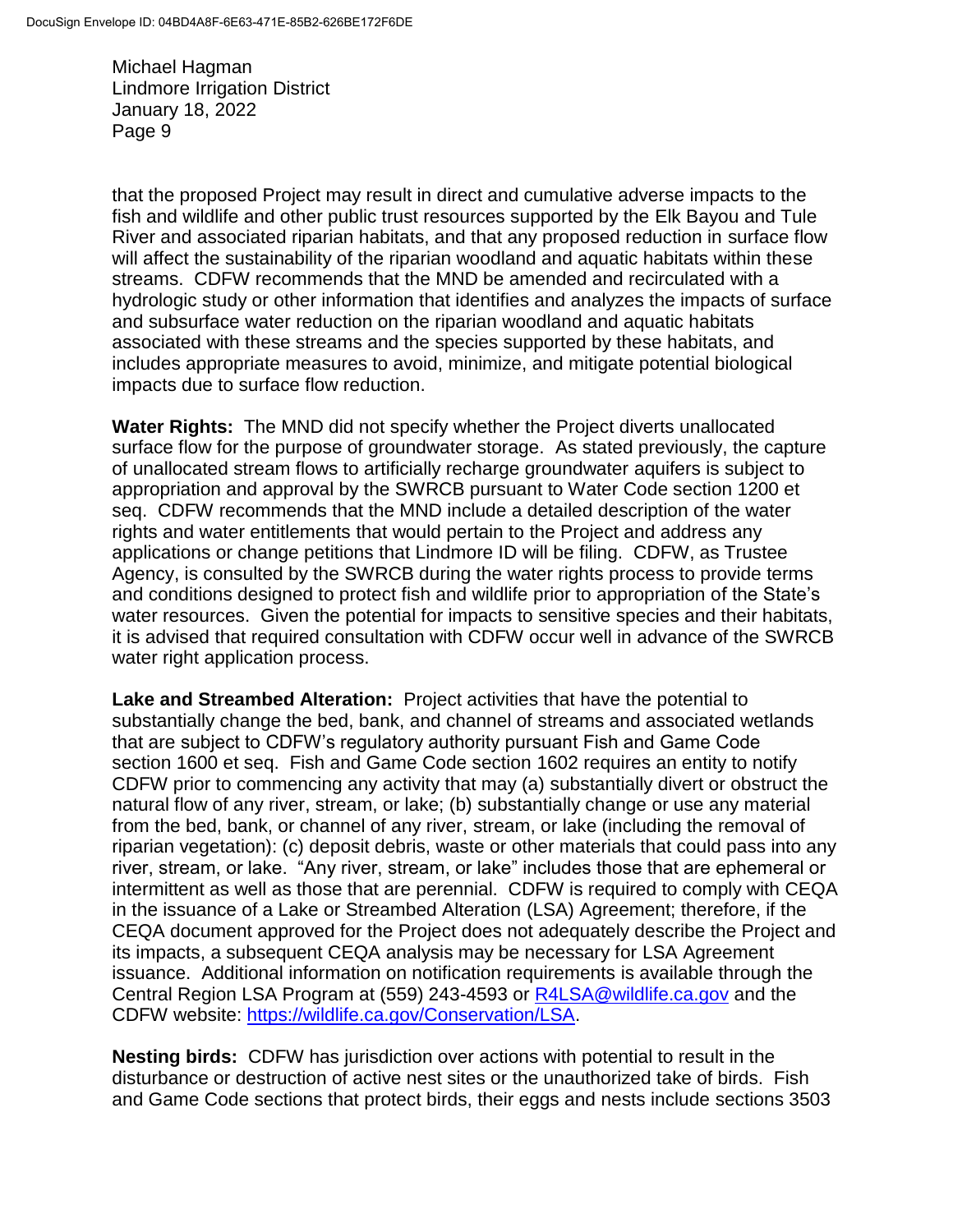(regarding unlawful take, possession or needless destruction of the nest or eggs of any bird), 3503.5 (regarding the take, possession or destruction of any birds-of-prey or their nests or eggs), and 3513 (regarding unlawful take of any migratory nongame bird).

CDFW encourages that Project implementation occur during the bird non-nesting season; however, if Project activities must occur during the breeding season (i.e., February through mid-September), the Project applicant is responsible for ensuring that implementation of the Project does not result in violation of the Migratory Bird Treaty Act or relevant Fish and Game Code sections as referenced above.

To evaluate Project-related impacts to nesting birds, CDFW recommends that a qualified wildlife biologist conduct pre-activity surveys for active nests no more than 10 days prior to the start of ground disturbance to maximize the probability that nests that could potentially be impacted by the Project are detected. CDFW also recommends that surveys cover a sufficient area around the work site to identify nests and determine their status. A sufficient area means any area potentially affected by the Project. In addition to direct impacts (i.e., nest destruction), noise, vibration, and movement of workers or equipment could also affect nests. Prior to initiation of construction activities, CDFW recommends that a qualified biologist conduct a survey to establish a behavioral baseline of all identified nests. Once construction begins, CDFW recommends that a qualified biologist continuously monitor nests to detect behavioral changes resulting from the Project. If behavioral changes occur, CDFW recommends that the work causing that change cease and that CDFW be consulted for additional avoidance and minimization measures.

If continuous monitoring of identified nests by a qualified wildlife biologist is not feasible, CDFW recommends a minimum no-disturbance buffer of 250 feet around active nests of non-listed bird species and a 500-foot no-disturbance buffer around active nests of non-listed raptors. These buffers are advised to remain in place until the breeding season has ended or until a qualified biologist has determined that the birds have fledged and are no longer reliant upon the nest or parental care for survival. Variance from these no-disturbance buffers is possible when there is compelling biological or ecological reason to do so, such as when the construction area would be concealed from a nest site by topography. CDFW recommends that a qualified wildlife biologist advise and support any variance from these buffers.

**Endangered Species Act Consultation:** CDFW recommends consultation with the USFWS prior to Project ground disturbance, due to potential impacts to Federal listed species. Take under the ESA is more stringently defined than under CESA; take under ESA may also include significant habitat modification or degradation that could result in death or injury to a listed species, by interfering with essential behavioral patterns such as breeding, foraging, or nesting.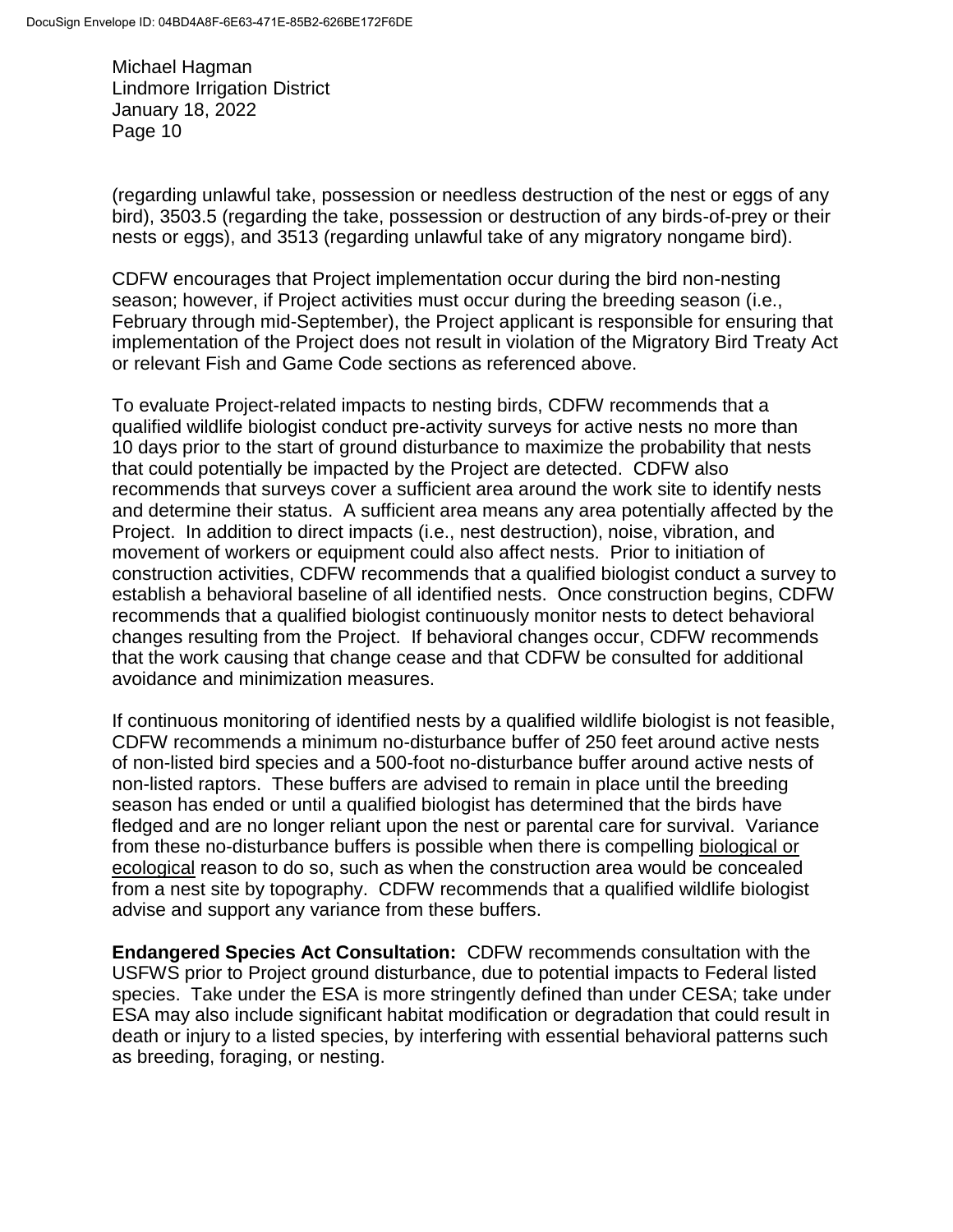### **ENVIRONMENTAL DATA**

CEQA requires that information developed in environmental impact reports and negative declarations be incorporated into a database that may be used to make subsequent or supplemental environmental determinations (Pub. Resources Code, § 21003, subd. (e)). Accordingly, please report any special-status species and natural communities detected during Project surveys to the California Natural Diversity Database (CNDDB). The CNDDB field survey form can be obtained at the following link:<https://www.wildlife.ca.gov/Data/CNDDB/Submitting-Data> . The completed form can be mailed electronically to CNDDB at the following email address: [CNDDB@wildlife.ca.gov.](mailto:cnddb@dfg.ca.gov) The types of information reported to CNDDB can be found at the following link: [https://www.wildlife.ca.gov/Data/CNDDB/Plants-and-Animals.](https://www.wildlife.ca.gov/Data/CNDDB/Plants-and-Animals)

### **FILING FEES**

The Project, as proposed, would have an impact on fish and/or wildlife, and assessment of filing fees is necessary. Fees are payable upon filing of the Notice of Determination by the Lead Agency and serve to help defray the cost of environmental review by CDFW. Payment of the fee is required in order for the underlying project approval to be operative, vested, and final (Cal. Code Regs, tit. 14, § 753.5; Fish & G. Code, § 711.4; Pub. Resources Code, § 21089).

#### **CONCLUSION**

CDFW appreciates the opportunity to comment on the MND to assist Lindmore ID in identifying and mitigating Project impacts on biological resources. If you have questions regarding this letter, please contact Annette Tenneboe, Senior Environmental Scientist (Specialist), at (559) 580-3202 or by email at [Annette.Tenneboe@wildlife.ca.gov.](mailto:Annette.Tenneboe@wildlife.ca.gov)

Sincerely,

DocuSigned by: Julie Vance

-FA83F09FE08945A... Julie A. Vance Regional Manager

Attachment

cc: See Page Twelve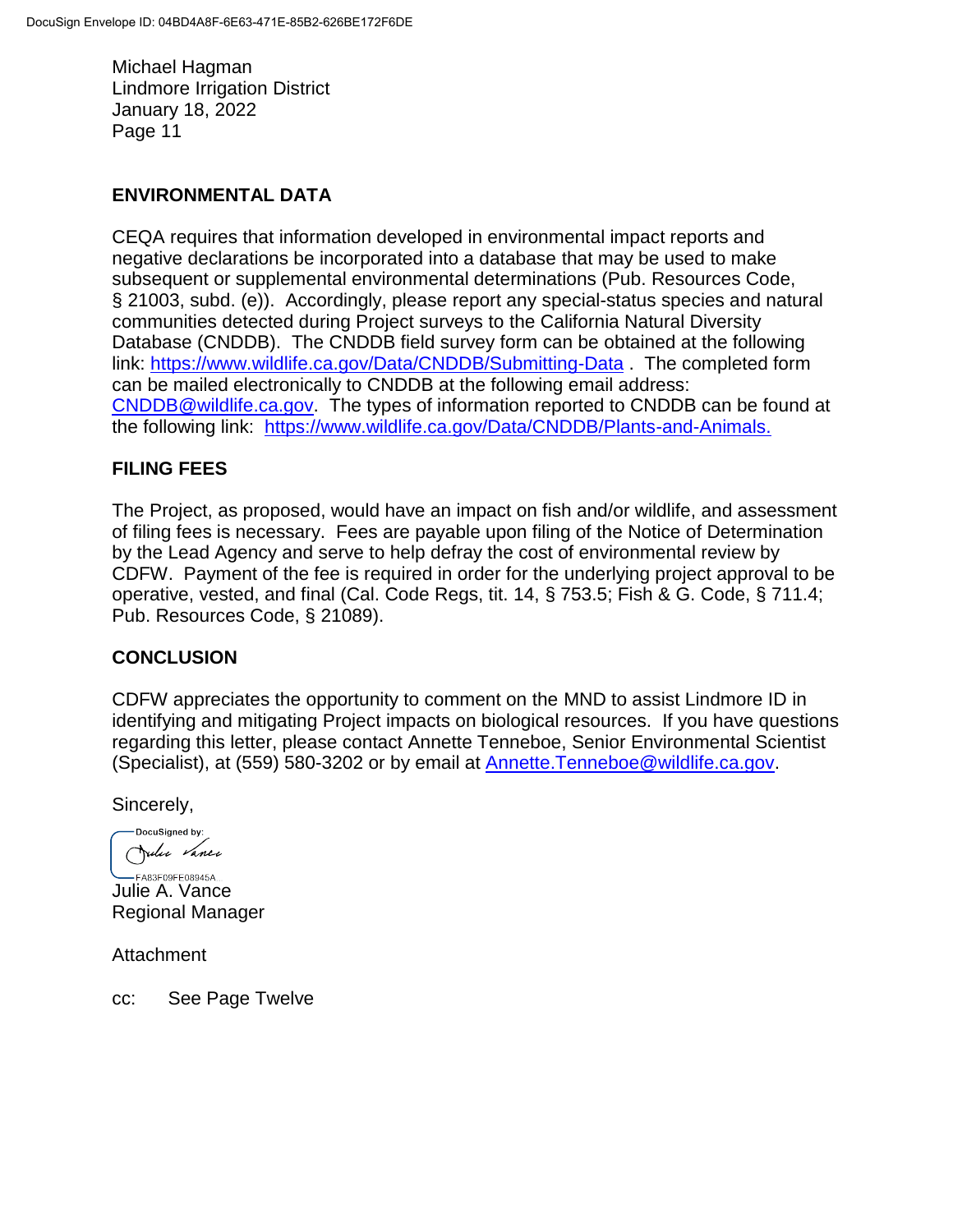ec: Office of Planning and Research State Clearinghouse

> Annette Tenneboe California Department of Fish and Wildlife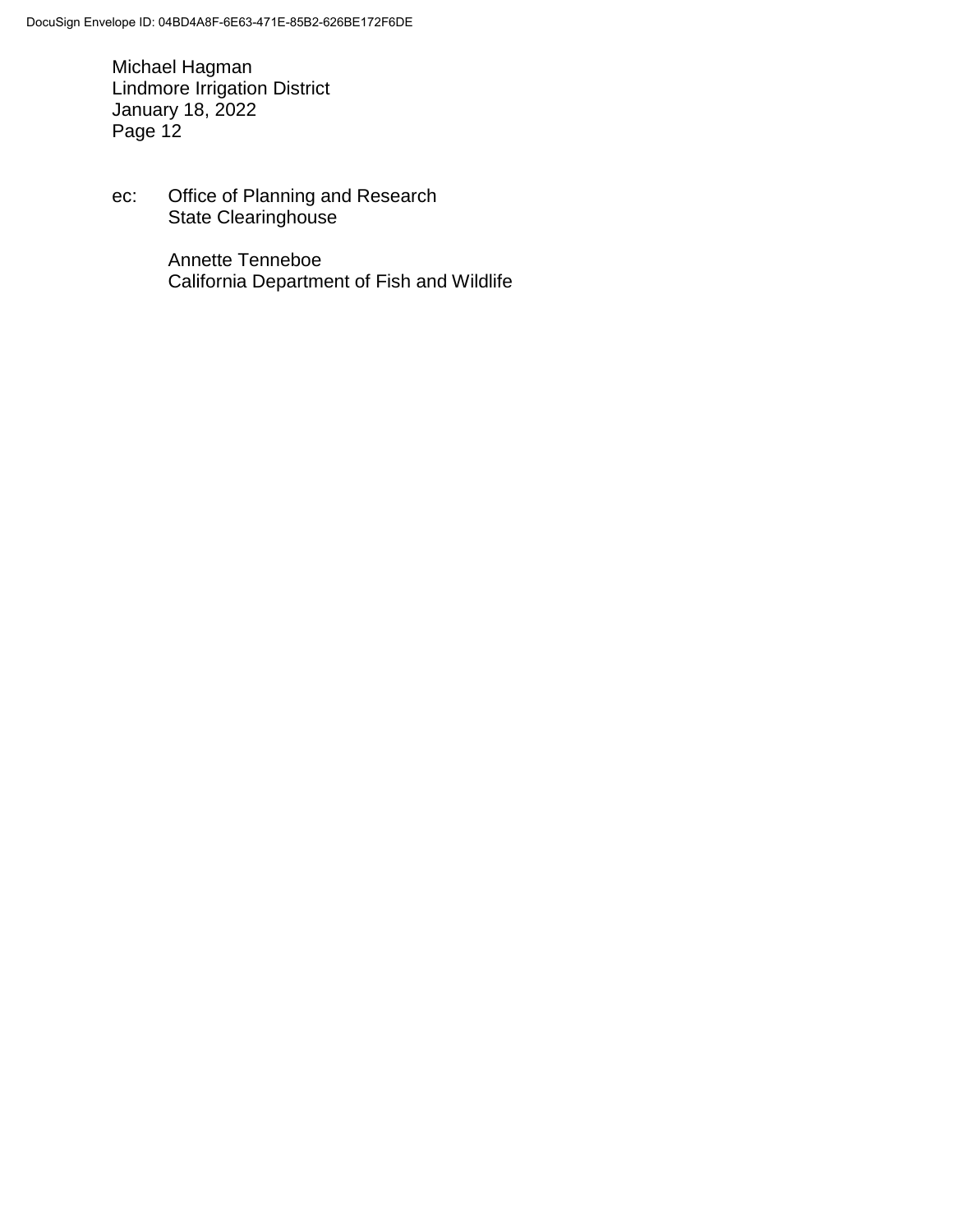## **REFERENCES**

- California Burrowing Owl Consortium. 1993. Burrowing Owl Survey Protocol and Mitigation Guidelines. <https://nrm.dfg.ca.gov/FileHandler.ashx?DocumentID=83842&inline>
- California Department of Fish and Wildlife (CDFW). 2012. Staff Report on Burrowing Owl Mitigation. <https://nrm.dfg.ca.gov/FileHandler.ashx?DocumentID=83843&inline>
- CDFW. 2016. Five Year Status Review for Swainson's Hawk (*Buteo swainsoni*). California Department of Fish and Wildlife. April 11, 2016.
- CDFW. 2021. Biogeographic Information and Observation System (BIOS). [https://www.wildlife.ca.gov/Data/BIOS.](https://www.wildlife.ca.gov/Data/BIOS) Accessed 11 January 2022.
- Cypher, B. and N. Frost. 1999. Condition of San Joaquin kit foxes in urban and exurban habitats. Journal of Wildlife Management 63: 930–938.
- Cypher, B.L., S.E. Phillips, and P.A. Kelly. 2013. Quantity and distribution of suitable habitat for endangered San Joaquin kit foxes: conservation implications. Canid Biology & Conservation 16(7): 25-31. [http://www.canids.org/CBC/16/San\\_Joaquin\\_kit\\_fox\\_habitat\\_suitability.pdf](http://www.canids.org/CBC/16/San_Joaquin_kit_fox_habitat_suitability.pdf)
- Gervais, J. A., D. K. Rosenberg, and L. A. Comrack. 2008. Burrowing Owl (*Athene cunicularia*) *In* California Bird Species of Special Concern: A ranked assessment of species, subspecies, and distinct populations of birds of immediate conservation concern in California (W. D. Shuford and T. Gardali, editors). Studies of Western Birds 1. Western Field Ornithologists, Camarillo, California, and California Department of Fish and Game, Sacramento.
- Swainson's Hawk Technical Advisory Committee (SWHA TAC). 2000. Recommended Timing and Methodology for Swainson's Hawk Nesting Surveys in California's Central Valley. <https://nrm.dfg.ca.gov/FileHandler.ashx?DocumentID=83990&inline>
- USFWS. 2011. Standard Recommendations for the Protection of the San Joaquin Kit Fox Prior to or During Ground Disturbance. United States Fish and Wildlife Service. January 2011. [https://www.fws.gov/sacramento/es/Survey-Protocols-](https://www.fws.gov/sacramento/es/Survey-Protocols-Guidelines/Documents/kitfox_standard_rec_2011.pdf)[Guidelines/Documents/kitfox\\_standard\\_rec\\_2011.pdf](https://www.fws.gov/sacramento/es/Survey-Protocols-Guidelines/Documents/kitfox_standard_rec_2011.pdf)